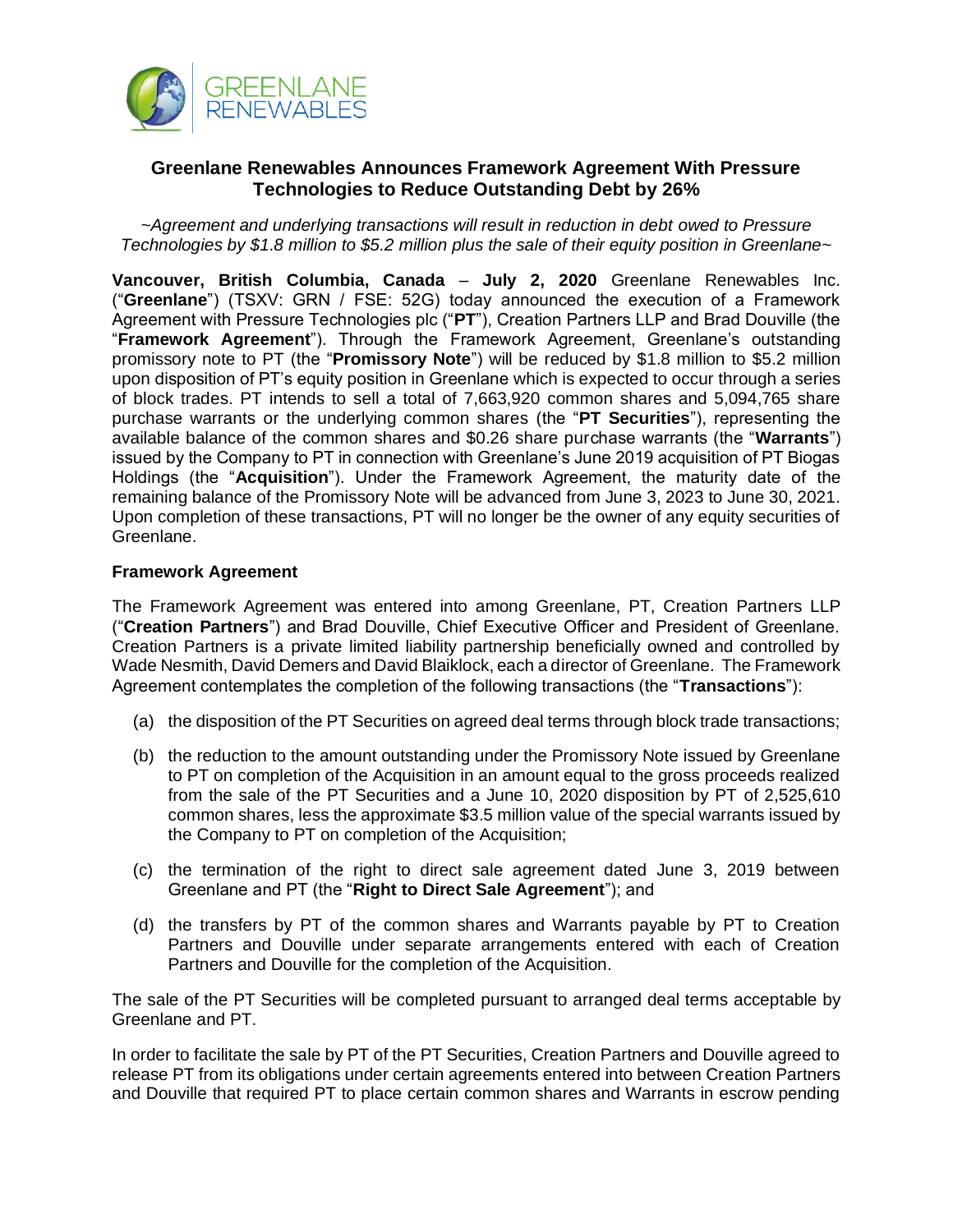repayment in full of the Promissory Note. In exchange, PT agreed to complete the immediate transfer of these common shares and Warrants to Creation Partners and Douville from its freetrading and escrow positions.

## **Board Approval**

The board of directors of Greenlane (the "**Greenlane Board**") determined to proceed with the Framework Agreement and complete the Transactions for the following reasons:

- the sale of the PT Securities will result in an immediate reduction to the debt owed to PT;
- the advanced maturity date will follow shortly after the expiry of Greenlane's \$0.26 Warrants and, assuming Greenlane's share price and cash and working capital positions remain within their current ranges or improve, the proceeds from the exercise of these Warrants are anticipated to be sufficient to fund the payout of the Promissory Note on June 30, 2021;
- the termination of the Right to Direct Sale Agreement will result in 4,354,500 common shares being included in the PT Securities, with the result of increasing the sale proceeds available to reduce the debt under the Promissory Note;
- the agreement of Creation Partners and Douville to the Transactions will enable 3,309,420 common shares and 1,654,710 warrants to be available for resale by PT, again with the result of increasing the sale proceeds available to reduce the debt under the Promissory Note; and
- the sale will enable the transfer of the PT Securities to investors and should remove a "market overhang" perception relating to PT's short term investment horizon.

The Greenlane Board believes that completion of the Transactions will have a positive impact on Greenlane's prospects as it will be able to move forward with a simplified corporate structure and a pathway to having the balance of the PT debt repaid in full by June 2021. Repayment of the debt is seen as providing greater flexibility to Greenlane as it expands its business.

The Board concluded that the Transactions were not subject to either the valuation or minority shareholder approval requirements under Multilateral Instrument 61-101 – *Protection of Minority Security Holders in Special Transactions* ("**MI 61-101**"). Additional detail regarding the Framework Agreement and the Transactions will be included in a material change report to be filed by Greenlane on SEDAR (the "**MCR**"). Greenlane discloses under Section 5.2(2) of MI 61-101 that it was not possible or reasonable for Greenlane to file the MCR at least 21 days of the completion of the Transactions as the deal terms on which the Framework Agreement was based required immediate acceptance in the context of current market conditions.

#### **About Greenlane**

Greenlane is a leading global provider of biogas upgrading systems that are helping decarbonize natural gas. Our systems produce clean, low-carbon renewable natural gas from organic waste sources including landfills, wastewater treatment plants, dairy farms, and food waste, suitable for either injection into the natural gas grid or for direct use as vehicle fuel. Greenlane is the only biogas upgrading company offering the three main technologies: water wash, pressure swing adsorption, and membrane separation. With over 30 years industry experience, patented